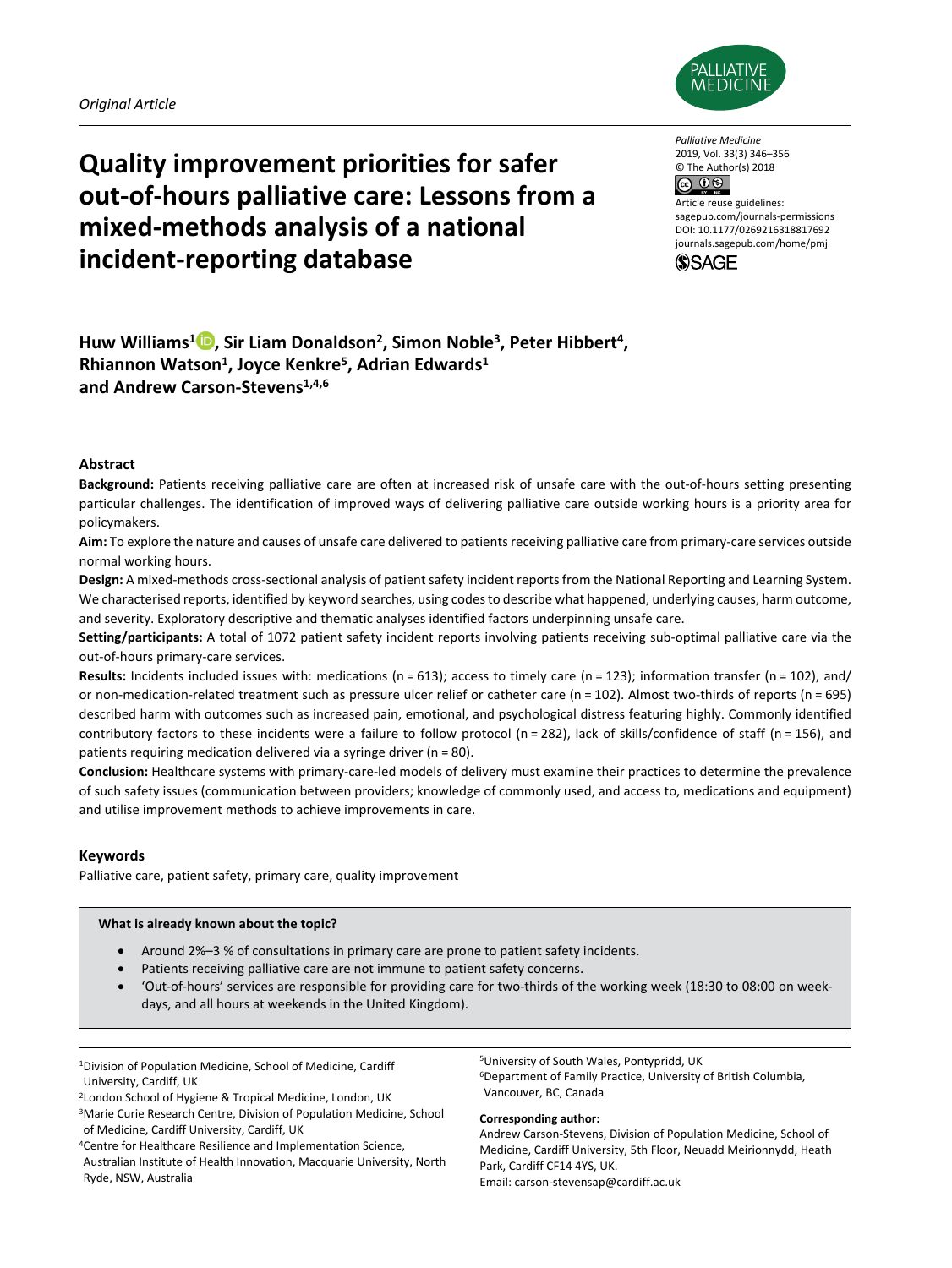#### **What this paper adds?**

- Target patient safety issues for improving palliative care in the out-of-hours setting include medication provision, timely access to care and non-medication treatments such as catheter care and information transfer between providers.
- Harm outcomes commonly include pain, emotional distress, unnecessary hospital admission, and hastened death.

### **Implications for practice, theory, or policy**

• Interventions to address frequently identified sources of harm are presented and should be evaluated robustly in future implementation studies.

### **Introduction**

Since the publication of the Institute of Medicine's report '*To Err is Human*' in 1999, healthcare services worldwide have endeavoured to reduce the burden of unsafe healthcare.<sup>1</sup> In 2004, the World Health Organization (WHO)<sup>2</sup> launched the World Alliance for Patient Safety to advance the patient safety agenda with the goal of reducing the adverse effects of unsafe healthcare. Palliative care is not exempt from these risks. More recently, the Universal Health Coverage draws attention to how all people and communities should have access to high-quality, safe palliative care.<sup>3</sup>

Palliative care, increasingly delivered in community settings, poses unique patient safety challenges.<sup>4,5</sup> In many countries, despite out-of-hours (OOH) services providing care for almost two-thirds of the week (18:30 to 08:00 on weekdays, and all hours at weekends in the United Kingdom), most resources go to in-hours services. As many as 30% of patients have contact with the OOH service in the last days of life.<sup>6</sup> In the United Kingdom, a range of healthcare professionals, with variable training in end-of-life care practices, are required to meet a patient's changing needs around the clock. They often lack consistent access to clinical information.

An estimated 2–3 of every 100 consultations in primary care result in a patient safety incident, 4% involving serious harm.7 Past studies of palliative-care safety have focussed almost entirely on hospice- or hospital-based care. These have identified concerns about the management of pressure ulcers and the safe use of syringe drivers.8–11 Despite patients' known preferences to receive end-of-life care in their own homes, this is often not achieved.12,13 Addressing this challenge will mean primary-care services take a leading role and likely through OOH services.

Investigation of high-profile deaths in the health care system of the United Kingdom have highlighted the complexity associated with providing palliative care in the OOH context.14 Care is delivered by many different providers, unfamiliar with a patient's medical history or current needs and wishes, with many consultations occurring over the telephone, often without face-to-face contact.15 A clear understanding of the sources of unsafe care has emerged as a top research priority for patient groups and policymakers.16

The analysis of patient safety incident reports can provide valuable insights into healthcare-associated harm.17 Such analysis has advanced research into the scope for safer primary care $18,19$  as well as in identifying systemic causes of harms in hospital settings.20 With primary-care safety emerging as a global priority for policymakers and increasing focus on delivering palliative care in patients' homes,21–23 a better understanding of risks and causes of harm in this complex area is badly needed.

To provide a foundation for healthcare systems and organisations to prioritise their improvement, we analysed palliative care–related patient safety incidents, reported to a national database, to derive insights into the nature and causes of unintended harm.

# **Methods**

We carried out a cross-sectional, mixed-methods study of a patient safety incident database. This combined a detailed data coding process and iterative generation of data summaries using exploratory descriptive (quantitative) analysis and thematic (qualitative) analysis methods.19

### *Data source*

Data were extracted from the National Reporting and Learning System (NRLS).<sup>24</sup> This is a database of over 15 million patient safety incident reports from healthcare organisations in England and Wales. A patient safety incident is defined as, 'any unintended or unexpected incident that could have harmed or did harm a patient during health care delivery'.25 Reporting began voluntarily in 2003, but since 2010, it has been mandatory to report any incident that resulted in severe patient harm or death. Healthcare professionals submit reports to their local healthcare organisations, where the reports are first analysed and anonymised and then submitted in batches to the NRLS. Reports contain structured information about location,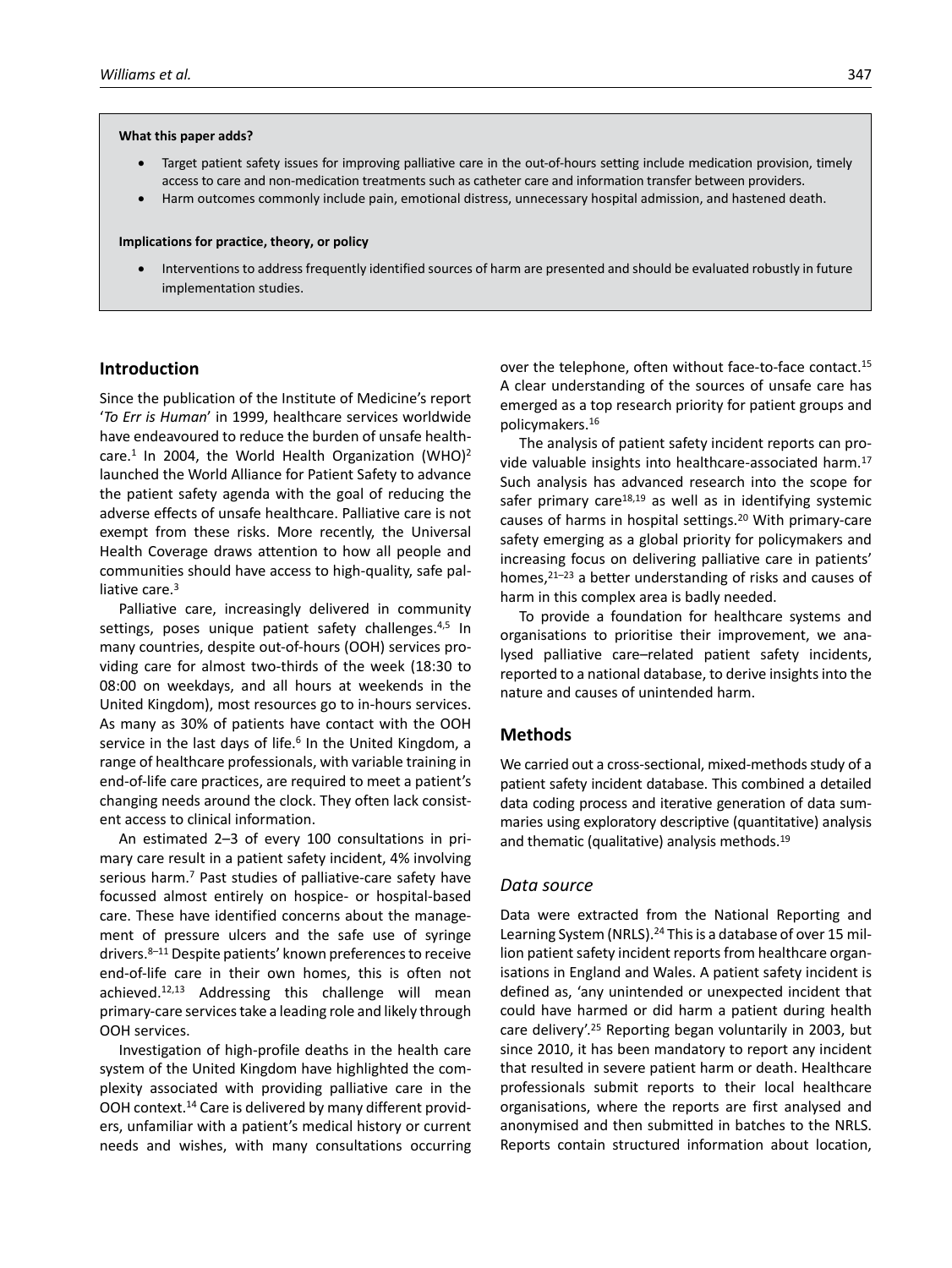

**Figure 1.** Flowchart of sample identification.

patient demographics, and the reporter's perception of harm severity, augmented by unstructured free-text descriptions of the incident, offering granular detail about potential contributory factors and planned actions to prevent reoccurrence. The database was described in more detail in a study of patient safety–related hospital deaths in England.<sup>20</sup>

# *Study population*

The study period was between 1 January 2009 and 30 September 2013. We searched the free-text fields of patient safety incident reports submitted from primarycare services (n = 240,000) using keywords to identify records related to palliative care (n = 7413; Appendix 1). The search was then refined to extract those relating to OOH care (n = 2502; Appendix 2).

Reports found not to be describing patient safety incidents, incidents not involving palliative care, or not occurring in OOH settings (n = 1,430) were excluded following manual review by two clinical researchers (H.W. and R.W.). The resulting study population comprised 1072 patient safety incident reports (Figure 1).

# *Data familiarisation and coding*

A classification system, aligned with the WHO International Classification for Patient Safety,<sup>25</sup> was developed using an inductive grounded approach,<sup>26</sup> incorporating multiple coding frameworks. These frameworks were empirically developed in-house using an inductive grounded approach, over a period of several months. A primary-care-specific classification system was developed in order to reflect the unique challenges of patient safety in this setting. Codes were developed based on the types of incidents identified in the reports,

following discussion within the coding team, which comprised physicians and patient safety experts.27 H.W. and R.W. were trained in root cause analysis and human factors in healthcare and reviewed the free-text component of each incident report. They coded the information in relation to the following: the primary patient safety incident type that was reported to have directly affected patient care (e.g. wrong dose of diamorphine administered), the chain of incidents leading up to the incident (e.g. error in setting up rate of syringe driver delivery); the contributory factors (e.g. staff knowledge); and reported patient harm outcomes. A random sample of 20% of reports were double-coded to ensure consistent interpretation of codes and definitions. Difficult cases were discussed at regular team meetings and a third senior investigator (A.C-S.) arbitrated.

# *Generation of data summaries and identification of themes*

We undertook an exploratory descriptive analysis to assess the most frequent and harmful incident types, the associated chain of incidents, and contributory factors. We used thematic analysis to identify and describe recurring themes that could be targeted to mitigate future similar incidents. The most commonly identified causes were identified as priority areas for improvement and potential interventions, suggested by the reporter, identified by literature searches or the experience of the team, were summarised in a driver diagram. This is a quality improvement tool to highlight priority areas for change, by mapping the relationships between a project aim and key areas in a system for intervention.28,29 We conducted focussed literature searches to identify existing initiatives for promoting patient safety in each priority area. Where available, the strength of each intervention was graded using the US Department of Veterans Affairs classification, where the strongest designs are permanent and physical (e.g. forcing functions around medication prescribing) rather than temporary and procedural (e.g. awareness raising communications around prescribing safety).30

# **Results**

Almost two-thirds (n = 695, 64.8%) of the patient safety incidents that comprised the study population of 1072 reports described actual harm to patients and the remaining reports described potentially harmful events (Table 1). Serious harm (moderate harm or worse) occurred in 129 (12%), resulting in hospital admission, permanent injury or death. There were four main categories of harmful incidents: medication-related issues such as errors in prescribing, dispensing, or administering of medications (n = 618,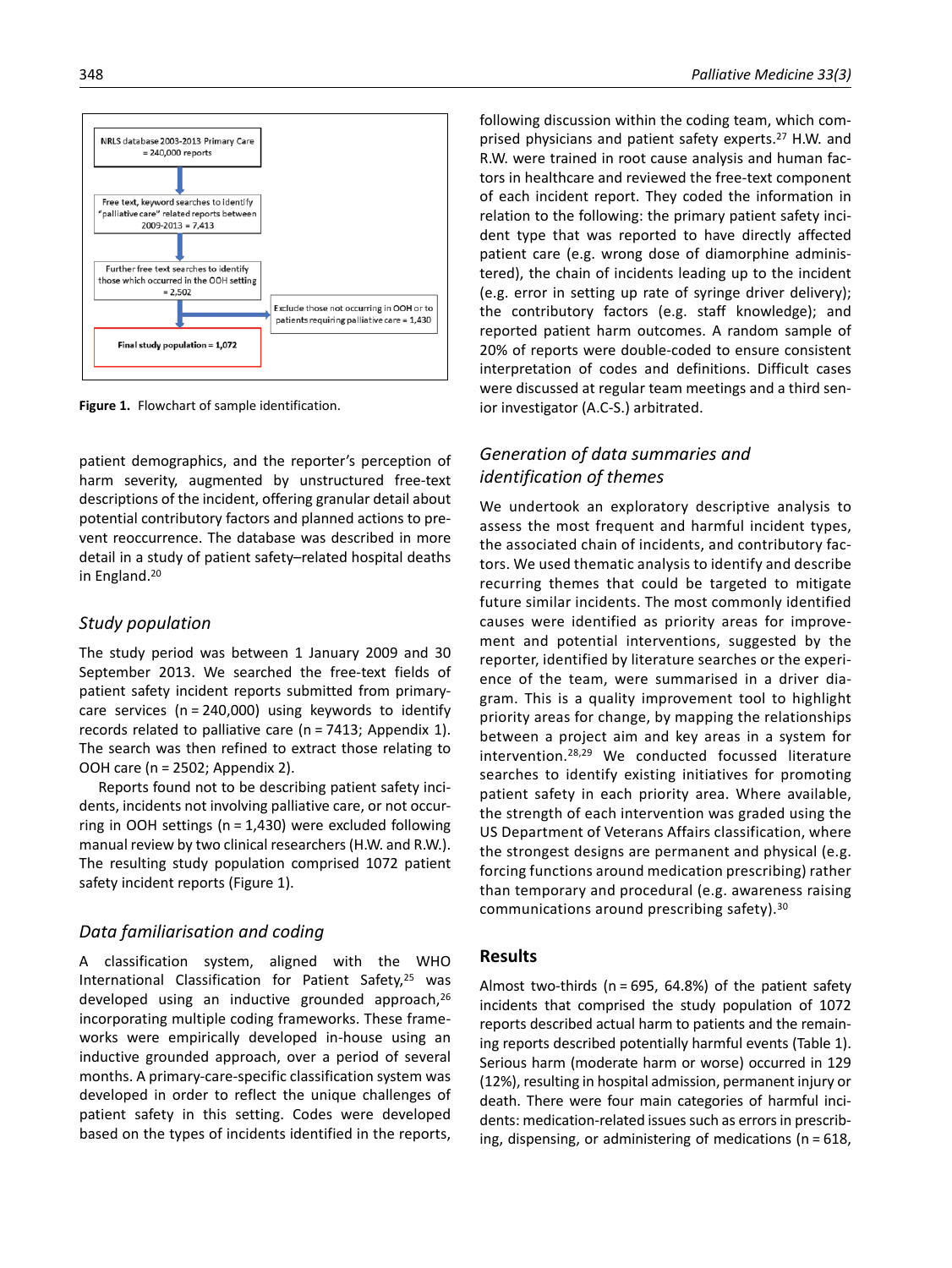**Table 1.** Harm severity n (% of incident type).

| Incident type              | No Harm<br>occurred | Low Harm  | Moderate<br>Harm | Severe<br>Harm | Death                    | Harm severity<br>unclear | Total |
|----------------------------|---------------------|-----------|------------------|----------------|--------------------------|--------------------------|-------|
| <b>Medication related</b>  | 71 (11%)            | 355 (57%) | 45 (7%)          | 3(0.5%)        | $5(0.8\%)$               | 139 (22%)                | 618   |
| Access to timely care      | 5 (4%)              | 63 (51%)  | 14 (11%)         |                | 3(2%)                    | 38 (31%)                 | 123   |
| Information transfer       | 14 (14%)            | 53 (52%)  | 12 (12%)         |                | $\overline{\phantom{0}}$ | 23 (23%)                 | 102   |
| Treatment (non-medication) | 10 (10%)            | 51 (50%)  | 18 (18%)         |                | 1(1%)                    | 22 (22%)                 | 102   |
| Other                      | 17 (13%)            | 44 (35%)  | 21 (17%)         | 2(2%)          | 5(4%)                    | 38 (30%)                 | 127   |
| Totals                     | 117                 | 566       | 110              |                | 14                       | 260 (24%)                | 1072  |

66% harmful); delays in access to timely care or advice (n = 123, 65% harmful); shortfalls in the safety of non-medication-based treatment such as catheters and nasogastric tubes (n = 102, 69% harmful); and deficient information transfer across the healthcare boundaries (n = 102, 64% harmful). Cohen's kappa statistic of inter-coder reliability for primary incident type was high (k = 0.7).

# *Medication-related incidents*

More than half of the reports described incidents related to medication (n = 618, 58% of all reports). One-third (n = 199) described problems with timely access to medication. Problems with the task of giving the medicine to a patient was mentioned in one-fifth of reports (Example 1, Table 2;  $n = 124$ ) with nearly one-quarter ( $n = 28$ ) of these describing failure to administer essential medication resulting in patient distress or pain. A total of 93 reports described prescribing, and a further 70 described dispensing errors, with the wrong drug or wrong strength of drug being prescribed or dispensed. About 75 reports described the use of, or provision of, a syringe driver device as being pivotal to the incident.

The chain of events leading to medication incidents often included difficulties accessing timely advice/assessments, problems locating supplies of medications (Example 2, Table 2), a faulty syringe driver or inefficient communication processes.

Staff level contributory factors were common and included failure to follow agreed protocols, mistakes due to inattention or a lack of sufficient knowledge or skills. In 25 reports, insufficient staff capacity was highlighted as an underlying reason for an incident.

Patient outcomes included pain, emotional distress for patients and families, and increased work for members of the healthcare team. These incidents led to serious harm (moderate, severe harm, or death) in 48 and to death in 5 cases.

# *Access to timely care*

Almost 12% (n = 123) of reports described situations where patients or their relatives struggled to get timely access to needed care. An inability to get an appointment with a clinician accounted for half of these (n = 61) and a quarter (n = 33) involving difficulties securing a home visit (Examples 3, 4, and 5; Table 2). Problems accessing telephone advice was a particular barrier (n = 21).

A lack of, or insufficient numbers of staff ( $n = 24$ ; Example 5, Table 2) was a commonly identified contributory factor. Other staff level contributory factors included failures to follow protocols, inadequate skills, and mistakes or distraction/inattention. Pain, emotional distress, and untimely death were outcomes described.

# *Information transfer*

A further 10% (n = 102) of reports described issues with ensuring efficient, accurate transfer of information between healthcare teams. This included referrals to other teams not being made, going missing, or being sent to the wrong place (n = 52; Example 6); misunderstandings in verbal communication between teams (n = 27); and information about a patient's condition not being made available to other teams (n = 20).

Preceding incidents were described in just over half of these reports and mainly involved assessment or triagerelated incidents or additional communication/information transfer–related incidents.

Contributory factors included a failure to follow agreed protocols and organisational problems such as insufficient staffing levels or poorly worded protocols. Again, pain, emotional distress, and additional time spent by staff mitigating the harms were described as outcomes.

# *Treatment-related incidents (non-medication)*

A further 10% (n = 102) of reports described incidents involving treatments such as urinary catheters, pressure ulcer relief, and nasogastric tubes. Reports described insufficient treatment given across the course of a night or weekend (n = 36), significant delays in commencing treatment (n = 36; Example 7) or some treatments not given at all (n = 27).

Preceding incidents identified included information transfer problems, an inability to access a clinician, and equipment-related incidents.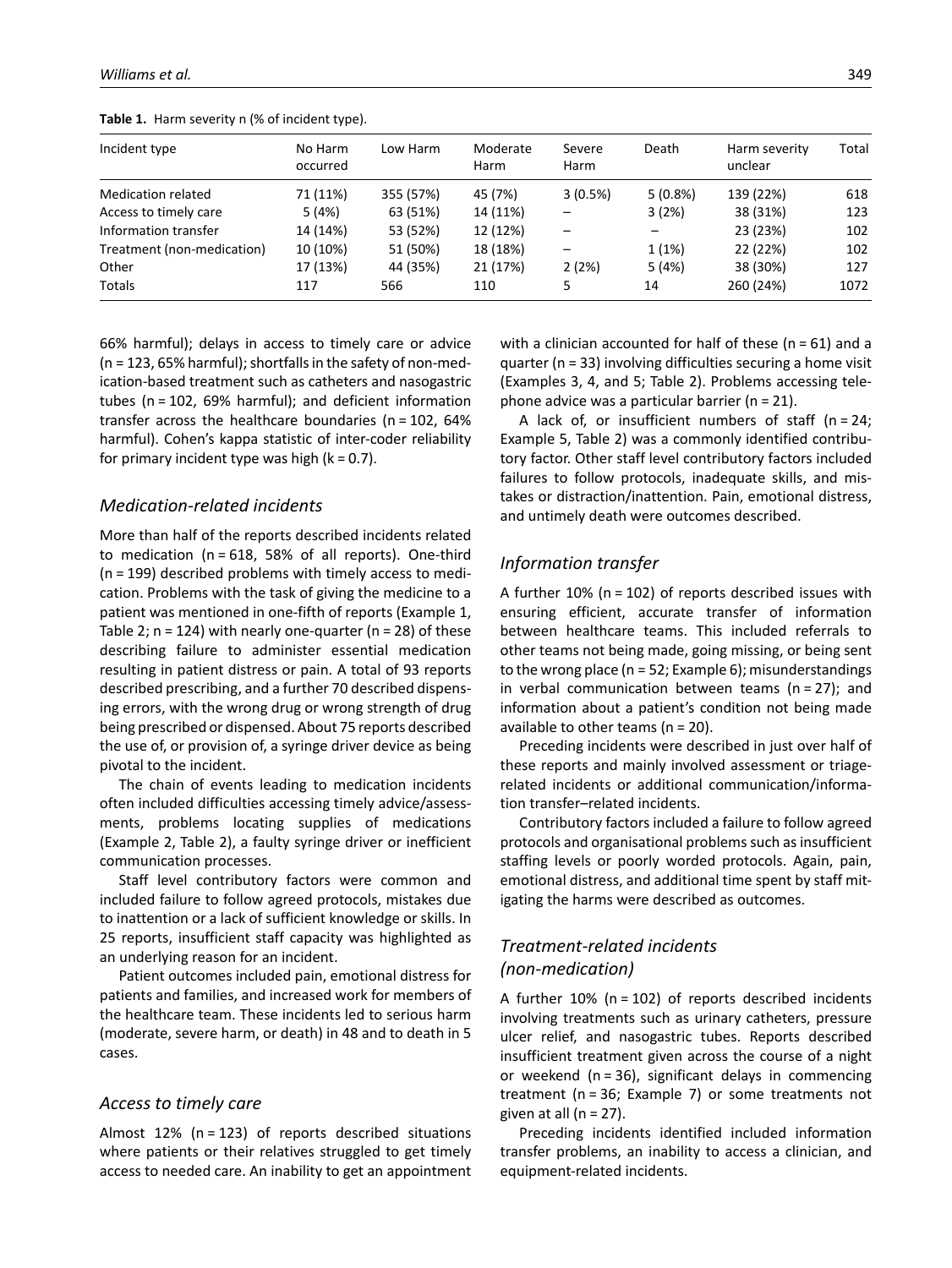**Table 2.** Examples of free-text descriptions and harm severities.

| Free-text description                                                                                                                                                                                                                                                                                                                                                                                                                                                                                                                                                                                                                                                                                                                                                                                                                                                                                                                                                                                                                                                                                                                                                                                                                                                                                                                                                                                                                                           | Harm severity |
|-----------------------------------------------------------------------------------------------------------------------------------------------------------------------------------------------------------------------------------------------------------------------------------------------------------------------------------------------------------------------------------------------------------------------------------------------------------------------------------------------------------------------------------------------------------------------------------------------------------------------------------------------------------------------------------------------------------------------------------------------------------------------------------------------------------------------------------------------------------------------------------------------------------------------------------------------------------------------------------------------------------------------------------------------------------------------------------------------------------------------------------------------------------------------------------------------------------------------------------------------------------------------------------------------------------------------------------------------------------------------------------------------------------------------------------------------------------------|---------------|
| <b>Medication related</b>                                                                                                                                                                                                                                                                                                                                                                                                                                                                                                                                                                                                                                                                                                                                                                                                                                                                                                                                                                                                                                                                                                                                                                                                                                                                                                                                                                                                                                       |               |
| Example 1. Staff nurse reflected on the incident, and she stated that she administered a dose of hyoscine<br>which was prescribed for a syringe driver-1.2 mg-as a stat dose. She realised after giving the injection.<br>She contacted out-of-hours GP, but patient's breathing worsened and she called 999 after giving<br>adrenaline. No 'Do not Resuscitate' order was found in the patient's home, and so CPR was performed by<br>the ambulance crew. At [time] I contacted A&E and spoke to Sister in Resus. She informed me that the<br>patient was critical and called back [30 min later] to state that the patient was ventilated $A + E$ sister<br>informed me that patient was transferred to a ward. Ward sister stated that they were trying to send<br>patient home as this was their wish. Telephone call received from Dr [Staff Name] at GP OOHs stating that<br>the patient had died.                                                                                                                                                                                                                                                                                                                                                                                                                                                                                                                                                        | Death         |
| Example 2. Patient assessed as being in last few hours of life was prescribed morphine sulphate injection.<br>Primary-Care Trust has 'End of Life Care (EOLC) Medication' scheme in place, whereby pharmacy is<br>paid to always keep agreed list of medication in stock. Patient's relative phoned the pharmacy but was<br>told it was not in stock. DN then phoned. He was also told not in stock. Spent several hours trying to<br>obtain medication - eventually did so from another pharmacy. Further enquiry on Monday revealed<br>that pharmacy in question did have the medication in stock but have internal policy of not dispensing<br>controlled drugs at weekend except under the EOLC scheme and did not identify that this is a palliative-<br>care patient.<br>Access to timely care                                                                                                                                                                                                                                                                                                                                                                                                                                                                                                                                                                                                                                                            | Low           |
| Example 3. Call received by the night service at [time] to visit a palliative patient in pain. The night<br>service was unable to respond, as all teams were with a patient. The night team attempted to contact<br>the [nursing team] 2 h later in 10 min intervals. They were unable to contact anyone [for three-and-a-half<br>hours] when a member of the day team answered the phone and explained the phone had not been<br>diverted.                                                                                                                                                                                                                                                                                                                                                                                                                                                                                                                                                                                                                                                                                                                                                                                                                                                                                                                                                                                                                     | Low           |
| Example 4. The patient was dying at home. Patient had injectable medication in-house for control of<br>symptoms. Patient began vomiting at [time]. Patient husband called overnight nursing service [around 1 h<br>later] as he had been told they could visit to give injection of anti-emetic. A member of staff told him they<br>would seek advice and call back. They informed the patient's husband that they were not able to help<br>and to call [the GP OOH provider]. Patient's husband called and explained patient was vomiting coffee<br>ground vomit. Was advised to give omeprazole and or Gaviscon. [Name of provider] did not visit. Patient<br>continued to vomit overnight. When staff arrived the next morning, the patient had had several large<br>[episodes of haematemesis] overnight and melaena. Her husband had not been able to clean this himself.                                                                                                                                                                                                                                                                                                                                                                                                                                                                                                                                                                                  | Moderate      |
| Example 5. Called to see patient who is in pain and under palliative care. Patient in pain and very<br>distressed heading towards last days of life. Passed over to unplanned care department at [time]. [3 h<br>later] GP still had not visited. Contacted unplanned care at this time and they said they had a busy night<br>and that the GP who [had just stated work] would see the patient first.                                                                                                                                                                                                                                                                                                                                                                                                                                                                                                                                                                                                                                                                                                                                                                                                                                                                                                                                                                                                                                                          | Moderate      |
| Information transfer<br>Example 6. Patient's wife phoned out-of-hours service at [time], and GP decided that a syringe driver<br>needed to be put up. OOH failed to contact DN with appropriate information regarding the patient and<br>at the right time. Insufficient time span for adequate provision of care with a patient at end stages of life.<br>Inappropriate use of DN time.<br><b>Treatment related</b>                                                                                                                                                                                                                                                                                                                                                                                                                                                                                                                                                                                                                                                                                                                                                                                                                                                                                                                                                                                                                                            | Unclear       |
| Example 7. I was contacted by the staff nurse on duty from a nursing home stating that a palliative<br>patient's catheter was by-passing yesterday and the staff nurse on duty had removed the catheter and<br>not replaced it. The patient had now not passed urine for over 10 h and was in discomfort and pain. I<br>asked the staff nurse why the catheter was not reinserted yesterday as this patient was known to have<br>[a type of cancer] and suffer with retention – that was why the catheter was in place. The staff nurse on<br>duty stated she was unsure why it was not reinserted. I stated that the patient did have all the equipment<br>as I had only done a prescription for them the beginning of the week. I advised the staff nurse to reinsert<br>the catheter; however, she informed me that she was not trained to do catheters and could not perform<br>the procedure. I contacted the DN team covering the nursing home and discussed with the DN in charge,<br>and as this patient is a nursing home patient and because of his [type of cancer], they were not happy to<br>re-catheterise this gentleman. I therefore had no other alternative but to admit this patient to surgical<br>assessment unit at [organisation name] for re-catheterisation. This took me approximately 90 min having<br>to liaise with the SHO on call writing a referral letter and organising the ambulance. Meanwhile this<br>patient was in pain. | Moderate      |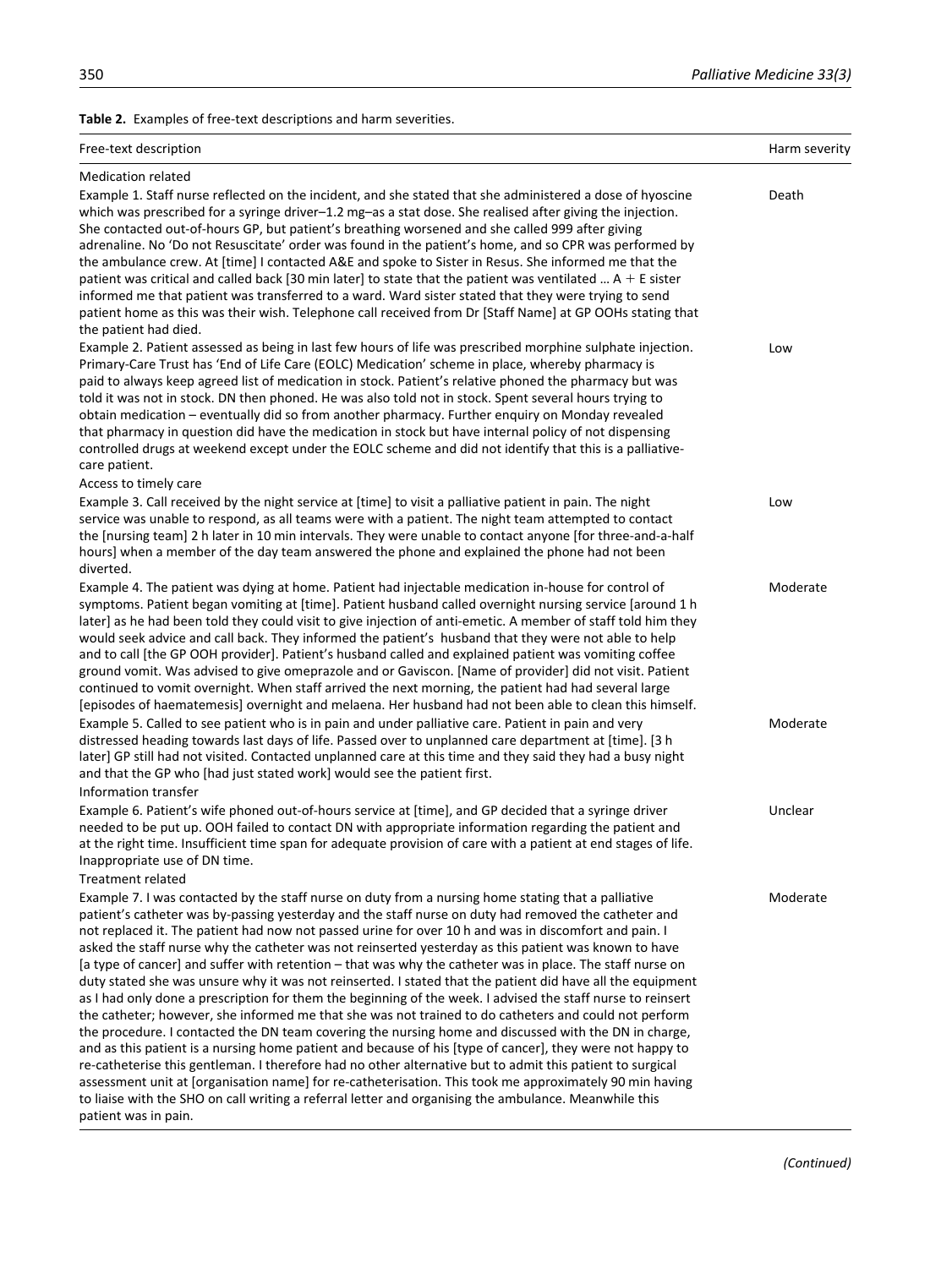#### **Table 2.** (Continued)

| Free-text description                                                                                                                                                                                                                                                                                                                                                                                                                                                                                                                                                                                                                                                                                                                                                                                                                                                                                                                                                                                                                                                                                                                                                                                                                                        | Harm severity |
|--------------------------------------------------------------------------------------------------------------------------------------------------------------------------------------------------------------------------------------------------------------------------------------------------------------------------------------------------------------------------------------------------------------------------------------------------------------------------------------------------------------------------------------------------------------------------------------------------------------------------------------------------------------------------------------------------------------------------------------------------------------------------------------------------------------------------------------------------------------------------------------------------------------------------------------------------------------------------------------------------------------------------------------------------------------------------------------------------------------------------------------------------------------------------------------------------------------------------------------------------------------|---------------|
| Example 8. Patient has advanced [neurological disease] and can only communicate using eyes. Feeding<br>tube balloon collapsed, so [the patient] couldn't have any feed or medication. Has Type 1 diabetes and<br>had had rapid acting insulin but no feed. Despite myself and the GP calling ahead to the surgical registrar,<br>F1 and A&E sister to ensure there would be somebody who could change this tube, the patient went<br>into A&E and nobody was able to change it. The A&E doctor taped it up and sent him home. The tube<br>could not be used, as it could have been misplaced, and he was at risk of aspiration infection etc. This<br>had happened before – exactly the same scenario. After the weekend, we tried to get this changed but<br>was told the radiographer was the only person that could change it and he was too busy this week. The<br>patient was offered admission for NG tube feeding but declined. The appointment was made for 1 week's<br>time with the radiographer but the tube completely fell out the next day so it would then have had to be<br>completely redone not just changed. Since then, the patient has decided to decline all active treatment<br>and feeding and has gone into a hospice indefinitely. | Severe        |
| Example 9. Elderly patient  at home was being treated for sub-acute bowel obstruction. Despite<br>maximal treatment via syringe driver including octreotide, hyoscine butylbromide, haloperidol, and<br>morphine, [the patient] experienced a gradual accumulation of GI fluid every 48 h which resulted in<br>severe pain  Palliative-care team advised use of a Ryles tube on free drainage. In evening of [date] after<br>visiting, I requested that the DNs insert the tube. After a period of confusion (staff were under impression<br>that he had to go to hospital to have a tube inserted)  it became apparent that the nurse on duty did<br>not feel they had the competency to insert any form of NG tube  The patient did not get a drainage<br>tube at any time that evening, he eventually vomited but remained agitated throughout his last night.<br>Why was no nurse with this basic competency on duty? Does the trust have a policy for this basic nursing<br>procedure in line with the document appended?                                                                                                                                                                                                                               | Low           |

GP: general practitioner; CPR: cardiopulmonary resuscitation; OOH: out of hours; DN: district nurse; GI: gastrointestinal; NG: nasogastric.

Identified contributory factors include insufficient staff numbers or being overloaded by work, a failure to follow protocols, or a lack of knowledge or training (Example 8 and 9). Outcomes once more included pain, emotional distress, and hospital admission.

### *Driver diagram*

We mapped our findings to a driver diagram. This showed four main areas of unsafe care, each a primary driver for change.29 Focusing on the primary drivers, and drawing on the output of the literature search, the team constructed secondary drivers or interventions which could influence safer care (Figure 2).

# **Discussion**

### Main findings

We found that unsafe palliative care occurred in four main areas: errors in medication provision; securing access to timely care; inefficient information processes; and nonmedication-related treatment provision. Actual harm was a feature of almost two-thirds of patient safety incident reports with many citing emotional and psychological distress to patients, families, and carers.

# *Strengths and limitations*

Our study is the largest examination of patient safety incidents involving patients requiring palliative care and the first to analyse unsafe care for this group of patients in the OOH primary-care setting. We drew on the largest established national repository of patient safety incident reports in the world to do this.

All incident-reporting systems suffer from underreporting, to varying degrees. That is why, we have not made inferences about the absolute incidence of different types of harm. It is also important not to generalise too greatly, though it is fair to say that many of our core findings are consistent with studies of harm in other palliative-care settings. Analysis of patient safety incidents allow insights into what happened and why in a way other research methods struggle to do. A focus on the most common incident types and underlying contributory factors, regardless of the level of harm occurring to the patient, allows identification of priority areas for improvement. Our structured process makes sense of large volumes of data. The study team only had access to reports submitted until late 2013; however, by taking 5 years of available data, we have been able to show how an organisation might approach improving palliative care in the OOH primary-care setting. We identified current change options in our more recent focussed literature reviews which complemented our findings, but full systematic reviews may have identified more interventions.

### *What this study adds*

We found that medication-related incidents were the most commonly reported, in line with other studies of patient safety.7,17,18,31,32 The complex dosing regimen and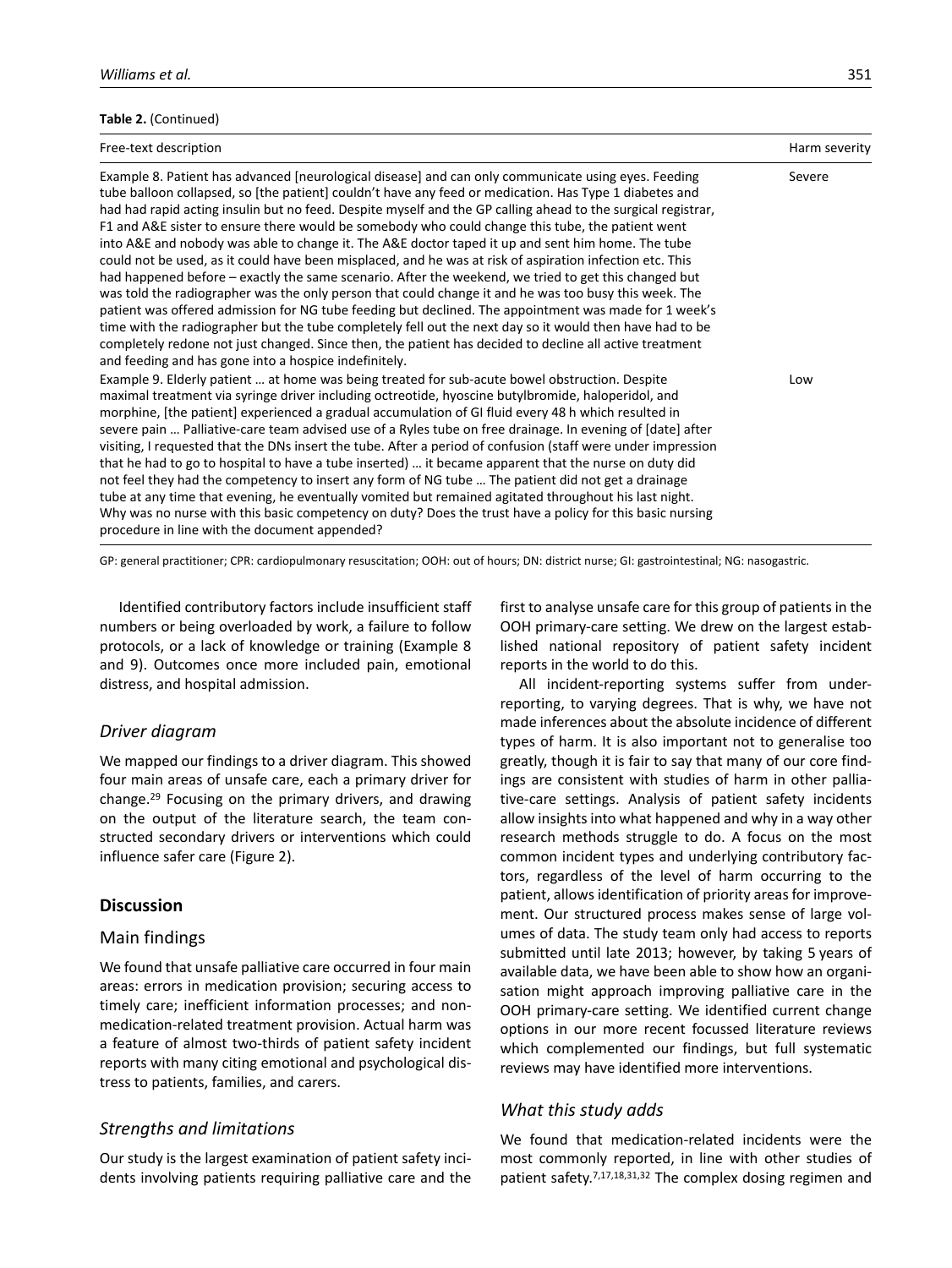

**Figure 2.** Driver diagram to show potential interventions to improve the safety of out of hours primary care for patients at the end of life.

routes of delivery involved led to errors, and the controlled nature of common palliative-care medications led to delays in accessing drugs. Anticipatory prescribing of commonly used drugs, electronic prescribing systems, prescription chart templates, improving skills of staff, and increased access to specialist advice could contribute to reduced delays and safer medication provision (Figure 2).

Improving identification of those requiring anticipatory prescribing could mitigate some of the problems identified and anticipatory prescribing features in most guidelines for end-of-life care.<sup>33</sup> However, there is a lack of clear evidence that this approach controls symptoms or avoids admission to hospital. Establishing whether it does should be a focus of future research. Our finding of lack of knowledge or skills of clinical staff (both medical and nursing) – whether it be of the medicines themselves or the delivery method – has been demonstrated in other studies. $4,34,35$ Inclusion of palliative care in undergraduate and postgraduate curricula would address this deficit, as would tailored training packages for OOH clinicians who may not have time for extended programmes of study. Over-stretched staff should have access to palliative-care specialist advice quickly, and mechanisms to achieve this need to de designed and evaluated. Pre-populated medicines charts are a way of mitigating prescribing errors; dedicated palliative-care pharmacies – stocked with a locally agreed

range of medicines – accessible 24-h a day could further reduce delays in accessing medications.36 Specialist pharmacists or nurses with prescribing skills could reduce delays incurred waiting for a doctor to prescribe medications. Communication solutions to enable members of a primary-care team to collaborate effectively – such as encrypted end-to-end messaging systems embedded within the clinical record system – could allow development of a suitable plan for symptom relief without duplicating visits.

A lack of timely access to care from the most appropriate professional led to many delays in care and could be mitigated by patients, families, and carers knowing how to access OOH palliative-care advice, robust triage and prioritisation systems, and electronic messaging systems between healthcare professionals. Development of single point of access for palliative-care patients OOH is being trialled in some areas and should be evaluated robustly for evidence of improved safety outcomes.37–39 Triage in OOH services has been highlighted as a cause for concern in several previous studies, 40,41 particularly how the algorithms used need to be responsive to the needs of patients at the end of life. Once prioritised, OOH services need to ensure a reliable system of communication between the various providers of care and ensure timely attendance.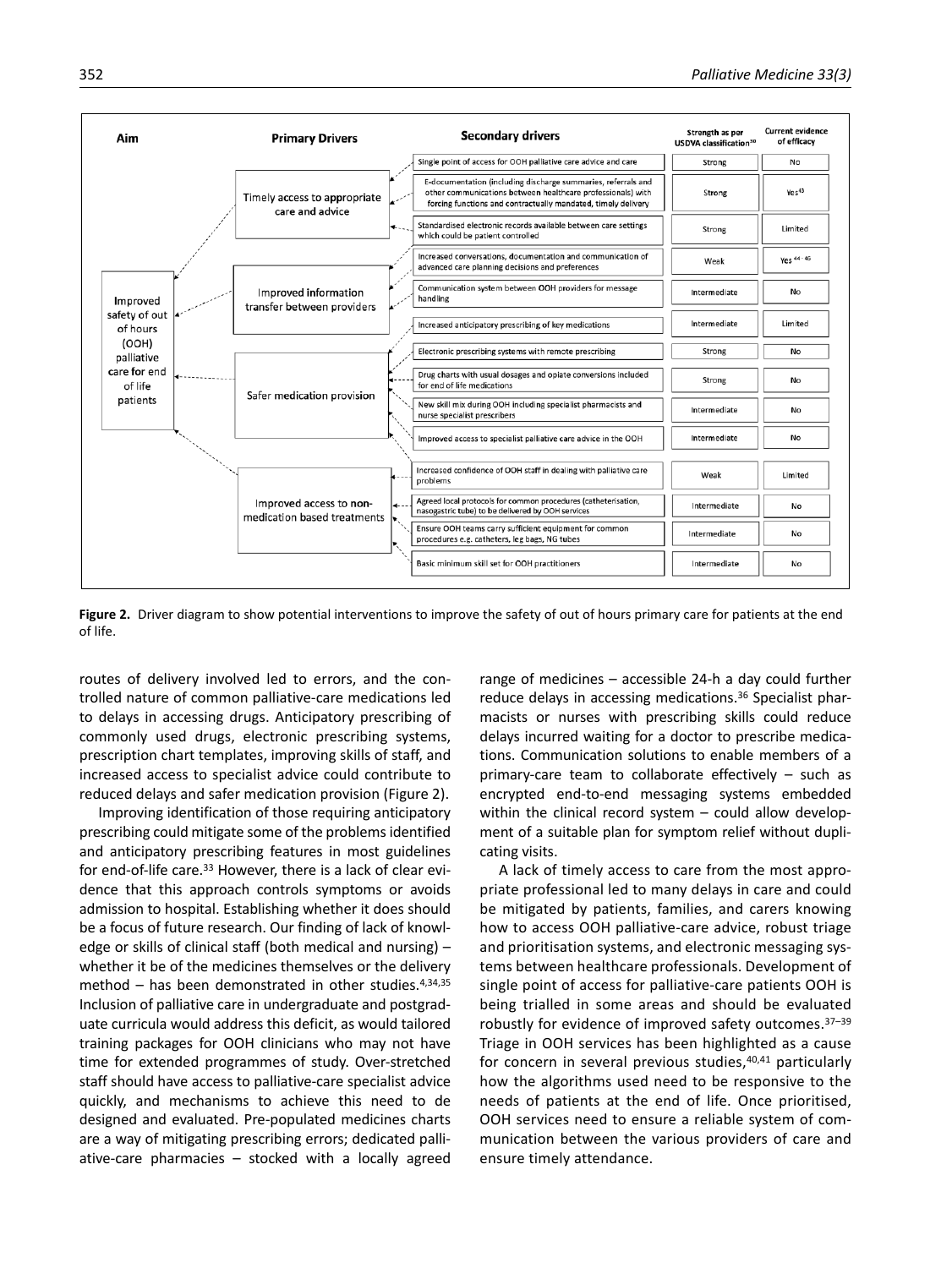Information transfer or communication problems often underpinned incidents and are described in other studies of primary-care safety.<sup>17</sup> Potential interventions could include patient-held unified medical records at the end of life, electronic referrals systems, and robust messaging systems (Figure 2). A unified record of care for patients nearing the end of life, accessible by all those who may need it, should be the goal and could be patient held. This record should include advance-care decisions and patients' wishes, with record of drug dosages and who to contact if things deteriorate.42 These should be electronically based, accessible by all involved agencies and have suitable back up in case of IT-related problems.43 Clear protocols of who has responsibility for which aspects of a patient's care journey should be made available to all providing OOH care.42

Advance care planning for those approaching the end of their lives has been promoted as a way of improving care, with advocates suggesting this process could lead to improved identification of palliative patients in triage systems, increased anticipatory prescribing, and reducing unwanted admissions.44 Several studies have attempted to increase the frequency and quality of the advance-care planning process, its documentation and communication to OOH services.45–47 Successes in this area should be shared widely and adapted to local contexts.

Urinary catheters and pressure ulcers have been major sources of concern for patients and relatives of those nearing the end of life. Staff should have commonly required equipment with them, or within easy reach. Training needs in each organisation should be assessed and addressed – with agreed protocols for certain procedures agreed locally. A dedicated OOH palliative-care team would bridge the skills and knowledge gaps, but its seamless integration with in-hours services is essential. Adding a further team to deliver palliative care must not confuse responsibilities or create communication difficulties.

As new multidisciplinary care models are established, the opportunity to test out such ideas present themselves with the imperative that they are evaluated.<sup>48</sup>

# **Conclusion**

We have highlighted the nature of actual and potential harms occurring to patients requiring palliative care in OOH settings. Lasting, system-level interventions, particularly those facilitating safe access to medications and treatments, more timely care for those at the end of life and information transfer across care boundaries should be the focus of future improvement initiatives.

### **Declaration of conflicting interests**

The author(s) declared no potential conflicts of interest with respect to the research, authorship, and/or publication of this article.

#### **Ethical approval**

Aneurin Bevan (Gwent, Wales, UK) University Health Board's Research Risk Review Committee judged the study as using anonymised data for service improvement purposes and approved it on this basis (ABHB R&D Ref number: SA/410/13).

### **Funding**

The author(s) disclosed receipt of the following financial support for the research, authorship, and/or publication of this article: The research was funded by Marie Curie and the Scientific Foundation Board of the Royal College of General Practitioners (grant no.: MC 2016-06).

# **ORCID iD**

Huw Williams **iD** <https://orcid.org/0000-0002-2818-7079>

### **References**

- 1. Kohn LT, Corrigan JM and Donaldson MS. *To err is human: building a safer health system*. Washington, DC: National Academy Press, 2000.
- 2. World Health Organization. World alliance for patient safety, October 2004, [http://www.who.int/patientsafety/](http://www.who.int/patientsafety/worldalliance/en/) [worldalliance/en/](http://www.who.int/patientsafety/worldalliance/en/) (accessed 18 September 2018).
- 3. World Health Organization. Universal health coverage, 31 December 2017, [http://www.who.int/news-room/fact](http://www.who.int/news-room/fact-sheets/detail/universal-health-coverage-(uhc))[sheets/detail/universal-health-coverage-\(uhc\)](http://www.who.int/news-room/fact-sheets/detail/universal-health-coverage-(uhc)) (accessed 25 September 2018).
- 4. Taubert M and Nelson A. 'Oh God, not a Palliative': out-ofhours general practitioners within the domain of palliative care. *Palliat Med* 2010; 24(5): 501–509.
- 5. Groot MM, Vernooij-Dassen MJFJ, Verhagen SCA, et al. Obstacles to the delivery of primary palliative care as perceived by GPs. *Palliat Med* 2007; 21(8): 697–703.
- 6. Brettell R, Fisher R, Hunt H, et al. What proportion of patients at the end of life contact out-of-hours primary care? A data linkage study in Oxfordshire. *BMJ Open* 2018; 8: e020244.
- 7. Panesar SS, deSilva D, Carson-Stevens A, et al. How safe is primary care? A systematic review. *BMJ Qual Saf* 2016; 25(7): 544–553.
- 8. Mazzocato C and Stiefel F. How safe are opioids in palliative care? *Support Care Cancer* 1997; 5(6): 427.
- 9. Smucker DR, Regan S, Elder NC, et al. Patient safety incidents in home hospice care: the experiences of hospice interdisciplinary team members. *J Palliat Med* 2014; 17(5): 540–544.
- 10. Galvin J. An audit of pressure ulcer incidence in a palliative care setting. *Int J Palliat Nurs* 2002; 8(5): 214–221.
- 11. Yardley I, Yardley S, Williams H, et al. Patient safety in palliative care: a mixed-methods study of reports to a national database of serious incidents. *Palliat Med* 2018; 32(8): 1353–1362.
- 12. Gomes B, Calanzani N and Higginson I. [https://www.kcl.](https://www.kcl.ac.uk/nursing/departments/cicelysaunders/attachments/keyreport-Local-preferences-and-place-of-death-in-regions-within-England.pdf) [ac.uk/nursing/departments/cicelysaunders/attachments/](https://www.kcl.ac.uk/nursing/departments/cicelysaunders/attachments/keyreport-Local-preferences-and-place-of-death-in-regions-within-England.pdf) [keyreport-Local-preferences-and-place-of-death-in](https://www.kcl.ac.uk/nursing/departments/cicelysaunders/attachments/keyreport-Local-preferences-and-place-of-death-in-regions-within-England.pdf)[regions-within-England.pdf](https://www.kcl.ac.uk/nursing/departments/cicelysaunders/attachments/keyreport-Local-preferences-and-place-of-death-in-regions-within-England.pdf) (accessed 25 September 2018).
- 13. Commons Health Committee. End of life care, [https://](https://publications.parliament.uk/pa/cm201415/cmselect/cmhealth/805/805.pdf) [publications.parliament.uk/pa/cm201415/cmselect/](https://publications.parliament.uk/pa/cm201415/cmselect/cmhealth/805/805.pdf) [cmhealth/805/805.pdf](https://publications.parliament.uk/pa/cm201415/cmselect/cmhealth/805/805.pdf) (accessed 25 September 2018).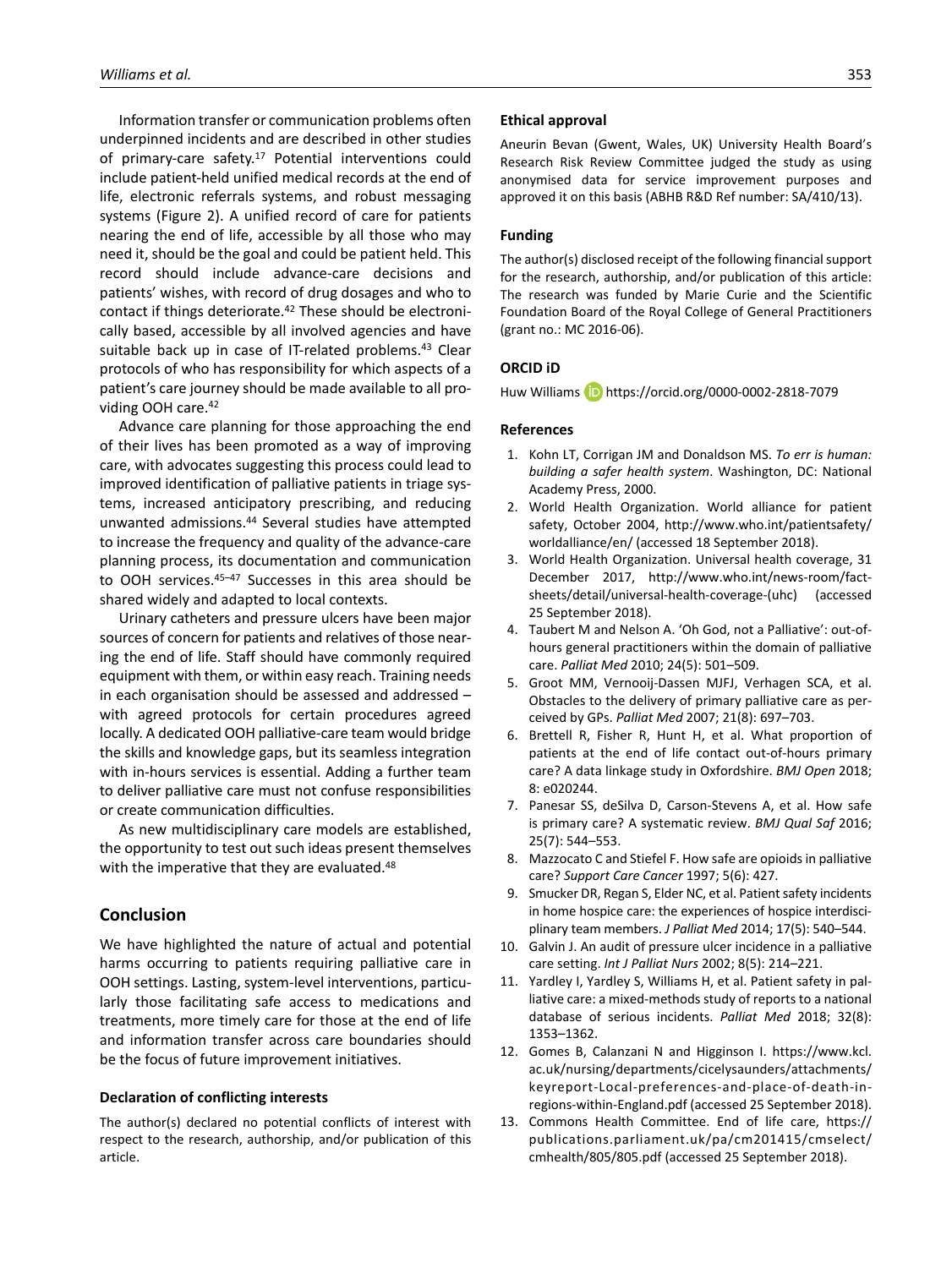- 14. Cosford PA and Thomas JM. Safer out of hours primary care. *BMJ* 2010; 340: c3194.
- 15. Hildebrandt DE, Westfall JM and Smith PC. After-hours telephone triage affects patient safety. *J Fam Pract* 2003; 52(3): 222–227.
- 16. Best S, Tate T, Noble B, et al. Research priority setting in palliative and end of life care: the James Lind Alliance approach to consulting patient, carers and clinicians. *BMJ Support Palliat Care* 2015; 5(1): 1021–1102.
- 17. Carson-Stevens A, Hibbert P, Williams H, etal. *Characterising the nature of primary care patient safety incident reports in the England and Wales National Reporting and Learning System: a mixed-methods agenda-setting study for general practice*. Southampton: NIHR Journals Library, 2016.
- 18. Cooper A, Edwards A, Williams H, et al. Sources of unsafe primary care for older adults: a mixed-methods analysis of patient safety incident reports. *Age Ageing* 2017; 46(5): 833–839.
- 19. Omar A, Rees P, Evans HP, et al. Vulnerable children and their care quality issues: a descriptive analysis of a national database. *BMJ Qual Saf* 2015; 24(11): 732–733.
- 20. Donaldson LJ, Panesar SS and Darzi A. Patient-safetyrelated hospital deaths in England: thematic analysis of incidents reported to a national database, 2010–2012. *PLoS Med* 2014; 11(6): e1001667.
- 21. Welsh Government. End of life care delivery plan, [http://](http://gov.wales/docs/dhss/publications/170327end-of-lifeen.pdf) [gov.wales/docs/dhss/publications/170327end-of-lifeen.](http://gov.wales/docs/dhss/publications/170327end-of-lifeen.pdf) [pdf](http://gov.wales/docs/dhss/publications/170327end-of-lifeen.pdf) (accessed 8 June 2018).
- 22. World Health Organization. Strengthening of palliative care as a component of comprehensive care throughout the life course. In: *WHA Resolution; Sixty-Seventh World Health Assembly*, 2014, [http://apps.who.int/medicinedocs/docu](http://apps.who.int/medicinedocs/documents/s21454en/s21454en.pdf)[ments/s21454en/s21454en.pdf](http://apps.who.int/medicinedocs/documents/s21454en/s21454en.pdf) (accessed 8 January 2018).
- 23. Putting palliative care on the global health agenda. *Lancet Oncol* 2015; 16(2): 131–133.
- 24. National Health Service. National reporting and learning system, [http://www.nrls.nhs.uk/report-a-patient-safety](http://www.nrls.nhs.uk/report-a-patient-safety-incident/)[incident/](http://www.nrls.nhs.uk/report-a-patient-safety-incident/) (accessed 25 September 2018).
- 25. World Health Organization. Conceptual framework for the international classification for patient safety, [http://www.](http://www.who.int/patientsafety/taxonomy/icps_full_report.pdf) [who.int/patientsafety/taxonomy/icps\\_full\\_report.pdf](http://www.who.int/patientsafety/taxonomy/icps_full_report.pdf) (accessed 25 September 2018).
- 26. Thomas G and James D. Reinventing grounded theory: some questions about theory, ground and discovery. *Br Educ Res J* 2006; 32: 767–795.
- 27. Carson-Stevens A, Hibbert P, Avery A, et al. A cross-sectional mixed methods study protocol to generate learning from patient safety incidents reported from general practice. *BMJ Open* 2015; 5(12): e009079.
- 28. Fathima N. A quality improvement tool driver diagram: a model of driver diagram to reduce primary caesarean section rates. *Int J Res Med Sci* 2016; 4(5): 1339–1342.
- 29. Institute for Healthcare Improvement. Driver diagram, [http://www.ihi.org/resources/Pages/Tools/Driver-](http://www.ihi.org/resources/Pages/Tools/Driver-Diagram.aspx)[Diagram.aspx](http://www.ihi.org/resources/Pages/Tools/Driver-Diagram.aspx) (accessed 25 September 2018).
- 30. US Department of Veterans Affairs. Root cause analysis tools, [http://www.patientsafety.va.gov/docs/joe/rca\\_](http://www.patientsafety.va.gov/docs/joe/rca_tools_2_15.pdf) [tools\\_2\\_15.pdf](http://www.patientsafety.va.gov/docs/joe/rca_tools_2_15.pdf) (accessed 25 September 2018).
- 31. Oliver DP, Demiris G, Wittenberg-Lyles E, et al. Patient safety incidents in hospice care: observations from

interdisciplinary case conferences. *J Palliat Med* 2013; 16(12): 1561–1567.

- 32. Smucker D and Regan S. Patient safety incidents in home hospice care: a qualitative study of interdisciplinary hospice team members (771). *J Pain Symptom Manag* 2012; 43(2): 462–463.
- 33. Ruegger J, Hodgkinson S, Field-Smith A, et al. Care of adults in the last days of life: summary of NICE guidance. *BMJ* 2015; 351: h6631.
- 34. Rhee JJ-O, Zwar N, Vagholkar S, et al. Attitudes and barriers to involvement in palliative care by Australian urban general practitioners. *J Palliat Med* 2008; 11(7): 980–985.
- 35. Magee C and Koffman J. Supporting general practitioners to provide out of hours palliative care. *BMJ Support Palliat Care* 2014; 4(1): 107.
- 36. Wanklyn S. Improving the quality of care in the last days of life: a practical guide to getting the medications right, [http://](http://www.londonscn.nhs.uk/wp-content/uploads/2016/07/eol-pharma-quality-072016.pdf) [www.londonscn.nhs.uk/wp-content/uploads/2016/07/](http://www.londonscn.nhs.uk/wp-content/uploads/2016/07/eol-pharma-quality-072016.pdf) [eol-pharma-quality-072016.pdf](http://www.londonscn.nhs.uk/wp-content/uploads/2016/07/eol-pharma-quality-072016.pdf) (accessed 25 September 2018).
- 37. Thorne V. Our 24-hour palliative care hub offers a single point of access. *Nurs Stand* 2017; 31(33): 22–25.
- 38. NHS Hambleton, Richmondshire and Whitby CCG. New end of life care service for Hambleton and Richmondshire, [https://www.hambletonrichmondshireandwhitbyccg.](https://www.hambletonrichmondshireandwhitbyccg.nhs.uk/news/-/blogs/11569496) [nhs.uk/news/-/blogs/11569496](https://www.hambletonrichmondshireandwhitbyccg.nhs.uk/news/-/blogs/11569496) (accessed 25 September 2018).
- 39. Marie Curie. Palliative Care Coordination Centre service specification, [https://www.mariecurie.org.uk/globalas](https://www.mariecurie.org.uk/globalassets/media/documents/commissioning-our-services/publications/palliative-care-coordination-centrepdf)[sets/media/documents/commissioning-our-services/](https://www.mariecurie.org.uk/globalassets/media/documents/commissioning-our-services/publications/palliative-care-coordination-centrepdf) [publications/palliative-care-coordination-centrepdf](https://www.mariecurie.org.uk/globalassets/media/documents/commissioning-our-services/publications/palliative-care-coordination-centrepdf)  (accessed 25 September 2018).
- 40. Huibers L, Smits M, Renaud V, et al. Safety of telephone triage in out-of-hours care: a systematic review. *Scand J Prim Health Care* 2011; 29(4): 198–209.
- 41. Rees P, Edwards A, Powell C, et al. Patient safety incidents involving sick children in primary care in England and Wales: a mixed methods analysis. *PLoS Med* 2017; 14(1): e1002217.
- 42. Faull C, Windridge K, Ockleford E, et al. Anticipatory prescribing in terminal care at home: what challenges do community health professionals encounter? *BMJ Support Palliat Care* 2013; 3(1): 91–97.
- 43. Maslove DM, Leiter RE, Griesman J, et al. Electronic versus dictated hospital discharge summaries: a randomized controlled trial. *J Gen Intern Med* 2009; 24(9): 995–1001.
- 44. Dixon J, Matosevic T and Knapp M. The economic evidence for advance care planning: systematic review of evidence. *Palliat Med* 2015; 29(10): 869–884.
- 45. Baker A, Leak P, Ritchie L, et al. Anticipatory care planning and integration: a primary care pilot study aimed at reducing unplanned hospitalisation. *Br J Gen Pract* 2012; 62(595): e113–e120.
- 46. De Vleminck A, Houttekier D, Deliens L, et al. Development of a complex intervention to support the initiation of advance care planning by general practitioners in patients at risk of deteriorating or dying: a phase 0–1 study. *BMC Palliat Care* 2016; 15: 17.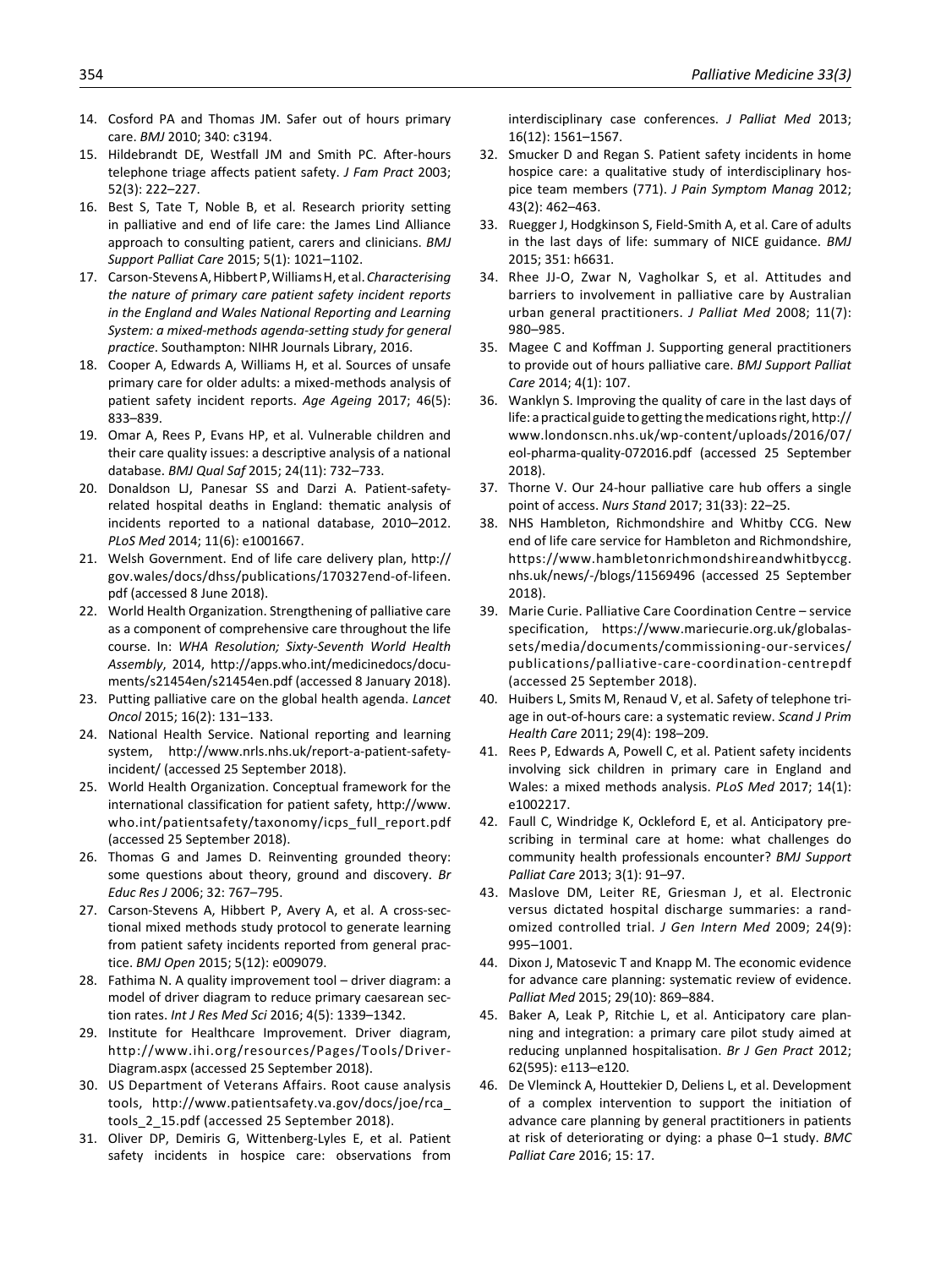- 47. Mason B, Buckingham S, Finucane A, et al. Improving primary palliative care in Scotland: lessons from a mixed methods study. *BMC Fam Pract* 2015; 16: 176.
- 48. Carson-Stevens A and Donaldson L. *Reporting and learning from patient safety incidents in general practice – a practical guide*. London: Royal College of General Practitioners, 2017, [http://www.rcgp.org.uk/-/media/Files/CIRC/Patient-](http://www.rcgp.org.uk/-/media/Files/CIRC/Patient-Safety/Reporting-and-learning-from-patient-safety-incidents.ashx?la=en)[Safety/Reporting-and-learning-from-patient-safety](http://www.rcgp.org.uk/-/media/Files/CIRC/Patient-Safety/Reporting-and-learning-from-patient-safety-incidents.ashx?la=en)[incidents.ashx?la=en](http://www.rcgp.org.uk/-/media/Files/CIRC/Patient-Safety/Reporting-and-learning-from-patient-safety-incidents.ashx?la=en) (accessed 30 January 2018).

# **Appendix 1**

Palliative care–related terms

Cyclizine

Ondansetron

Metoclopramide

Levomepromazine

Prochlorperazine

Morphine

Oramorph

Diamorphine

Oxycodone

Oxynorm

**Oxycontin** 

Sevredol

Hyoscine

Midazolam

Diazepam

Lorazepam

Syringe driver

Driver

Pump

Breakthrough

Sub-cutaneous

Sub-cut

Marie Curie

Hospice

Macmillan

**EOLCP** 

Palliative/palliate

End-stage/end stage

**EOLCP** 

Liverpool Care pathway End of life **Terminal** Inoperable DNAR/DNR Resuscitation Advance directive Living will

Advance care planning

# **Appendix 2**

Out-of-hours-related terms Out of hour On-call Oncall On call' OOH Duty doctor Duty dr Locum Weekend Night Saturday Sunday BH Christmas Boxing Day Easter Holiday Adastra Emergency GP OO hours

Out hours

out - of hours

Out-of-hours

out OH

OofH